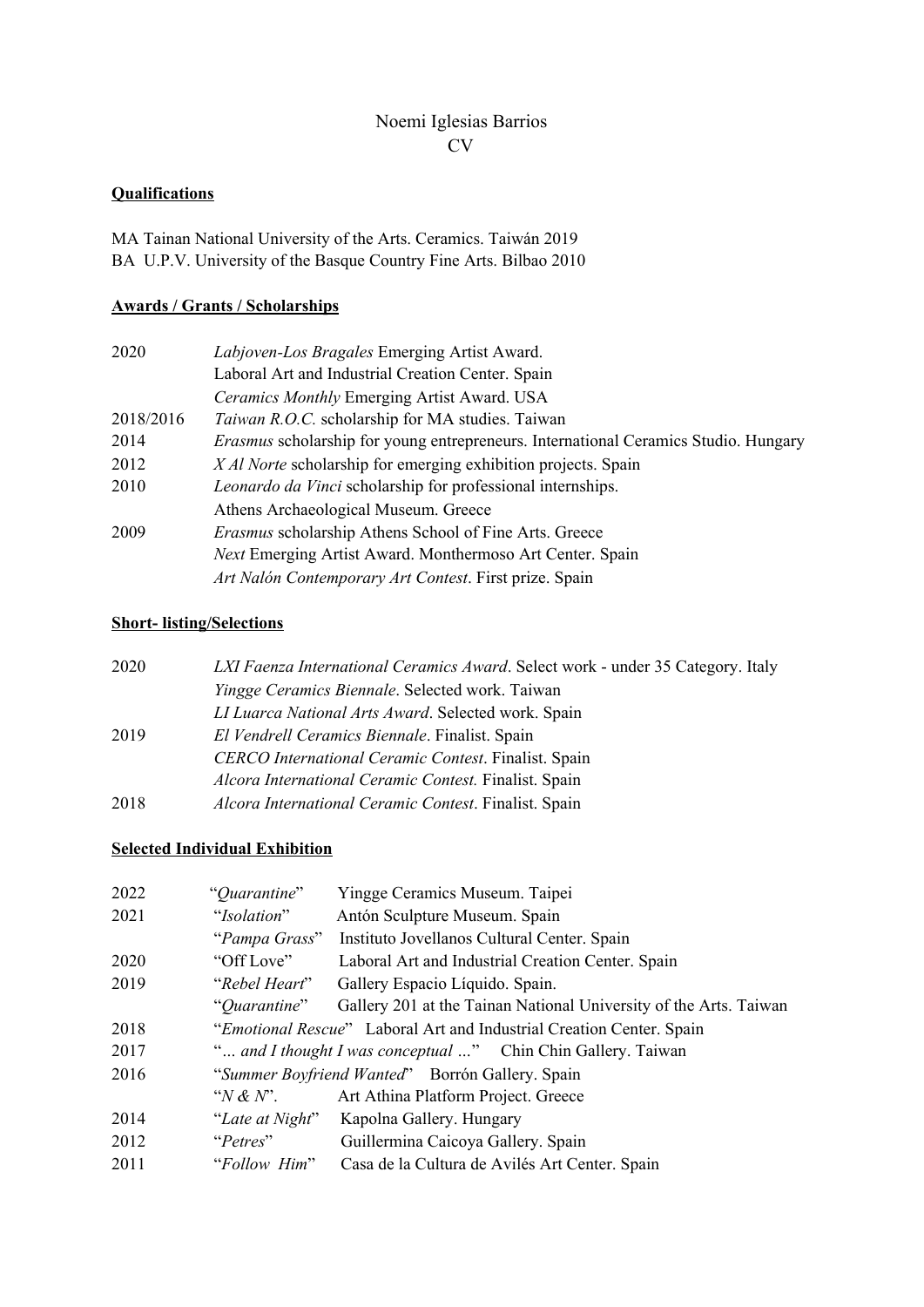| 2010 | <i>"Meriñán"</i> | Montehermoso Cultural Center. Spain |
|------|------------------|-------------------------------------|
|      | "Meriñán"        | Eduardo Úrculo Gallery. Spain 2010  |

# **Selected Group Exhibition**

| 2020 |                     | "Pandemia" MIA Art Collection Virtual Museum. Online                      |
|------|---------------------|---------------------------------------------------------------------------|
|      |                     | "Cuartentena" Arte Informado. Online                                      |
|      |                     | "Histéricas, locas y enfermas" DKV Art Collection. Online                 |
|      |                     | "O que deixou a alegria florescer" Sete Gallery. Portugal                 |
|      |                     | "Próxima Generación" Hotel Las Letras de Madrid. Spain                    |
| 2019 |                     | "Asia International" Gimhae Clayarch Museum. Korea                        |
| 2017 |                     | "Inside the white cube" Taipei Museum of Contemporary Art. Taiwan         |
|      |                     | "4 Asian Countries" Aichi Prefectural Museum. Japan                       |
|      |                     | "San Claudio, In memoriam" Oviedo Archeological Museum. Spain             |
| 2013 |                     | "Re-Action Pants" Cornwall Autonomous Zone. UK                            |
|      | $\lq$ Fumes"        | The parlour Showroom. UK                                                  |
|      |                     | "The sacred rock project" ISBA Besançon. France                           |
| 2012 |                     | "How I transformed into Aphrodite" Mixalis Kakogiannis Foundation. Greece |
|      | "Thermopolis"       | E.P.A.S.K.T. Contemporary Art Center with support of the                  |
|      |                     | Spanish Embassy. Greece                                                   |
| 2010 | "To Sxedio Sotiria" | Sotiria Hospital Art Venue. Greece                                        |
| 2009 | "Superpop"          | Kultur Etxea, Archivo Histórico. Spain                                    |
|      |                     |                                                                           |

## **Performance**

| 2020 | "El Oficio de las Flores" | JustMad Contemporary Art Fair. Spain |
|------|---------------------------|--------------------------------------|
| 2019 | "Spice up your Life"      | Asturias Gallery Weekend. Spain      |
| 2014 | "N & N - A life swap"     | Berlin Month of Performance. Germany |
| 2013 | "Auction of Emotions"     | SouthBank Bristol. UK                |
|      | "Jester Project"          | The Folk House Bristol. UK           |
|      | "Explosive Drawing"       | Fringe Fest Street Events. UK        |
|      | "Fumes"                   | Ausform Performance Platform. UK     |
| 2012 | "Cascayu"                 | Guillermina Caicoya Gallery. Spain   |
|      | "Syntagma Square"         | Public Space. Greece                 |
| 2011 | "Simea"                   | Public Space. Greece                 |
|      | "Ibesta"                  | <b>Public Space.Greece</b>           |

# **Working Experience**

*Self employed Independent Artist from 2018*

| 2015      | La Meridiana School of Ceramics. Assistant workshop. Italy                            |
|-----------|---------------------------------------------------------------------------------------|
| 2014/2013 | <i>International Ceramics Studio.</i> Assistant workshop and materials. Hungary       |
| 2011      | <i>Instituto Cervantes.</i> Cultural activities department. Assistant manager. Greece |
| 2009/08   | <i>Museo Guggenheim Bilbao.</i> Tour guide for the Permanente Collection & Temporary  |
|           | Exhibitions. Spain                                                                    |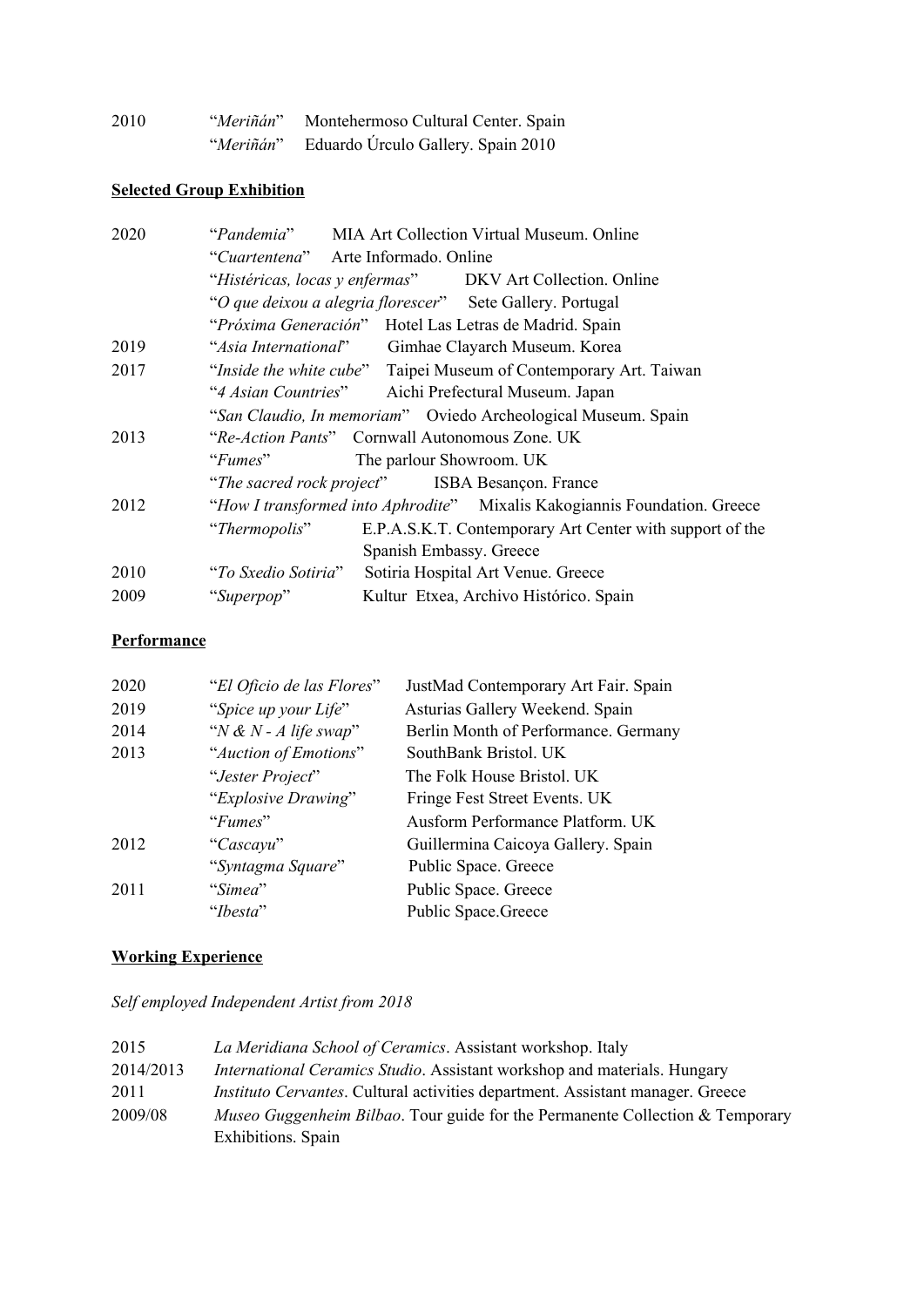## **Artist Talks**

| 2019 | "Quarantine"              | Gimhae Clayarch Museum. Korea                  |
|------|---------------------------|------------------------------------------------|
|      | "Ouarantine"              | Tainan National University of the Arts. Taiwan |
| 2016 | "Heart and Chips"         | Arctic Ceramics Center. Finland                |
| 2015 | "Summer Boyfriend Wanted" | Borrón Gallery. Spain                          |

## **Visiting Artist**

| June $/2021$ | Shanghai Academy of Arts and Crafts. China               |
|--------------|----------------------------------------------------------|
|              | Sept/2017-Feb/2018 China Academy of Art, Hangzhou. China |

# **Artist in Residence**

| BilbaoArte Foundation. Spain<br>2020<br>2020/19             | 2021 | Taoxichuan Jingdezhen International Studio. China                                    |
|-------------------------------------------------------------|------|--------------------------------------------------------------------------------------|
|                                                             |      |                                                                                      |
|                                                             |      | <i>Vista Alegre Porcelain Factory.</i> International Design Pool Programme. Portugal |
|                                                             |      | Gimhae Clayarch Museum. Korea.                                                       |
| Laboral Centro de Arte y Creación Industrial. Spain<br>2018 |      |                                                                                      |
| Wanqi Ceramics Factory Ltd. Dehua. China<br>2017            |      |                                                                                      |
| <i>Arctic Ceramics Center.</i> Finland<br>2016              |      |                                                                                      |
| 2015<br>International Ceramics Studio. Hungary              |      |                                                                                      |
| 2008<br>Central Saint Martins. Byam Shaw. UK                |      |                                                                                      |

## **Ceramics Symposia**

| 2021 | Ceramics Laboratory Symposia at the Mark Rothko Museum. Latvia       |
|------|----------------------------------------------------------------------|
| 2015 | <i>Light Objects</i> Symposia at the ICS Hungary with invited artist |
|      | Suku Park and Ann Van Hoey.                                          |
| 2014 | New Energy Symposia at the ICS Hungary with invited artist           |
|      | Monika Patuszynska and Michael Flynn.                                |

# **Attended Ceramics Masterclasses/Workshops**

| 2018   | Large scale ceramic artworks with Vilma Villaverde.                            |
|--------|--------------------------------------------------------------------------------|
|        | Tainan National University of the Arts. Taiwan                                 |
|        | Narrative Teapots with Richard Notkin. Tainan National University of the Arts. |
| Taiwan |                                                                                |
| 2015   | <i>Narrative Illustration on Porcelain with Wendy Kershaw.</i>                 |
|        | International Ceramics Studio. Hungary                                         |
|        | <i>Porcelain A-Z</i> with Ilona Rómule. International Ceramics Studio. Hungary |

## **Conducted Ceramics Workshops**

| 2020 | El Oficio de las flores. Marphil Pottery Gym. Spain        |
|------|------------------------------------------------------------|
|      | El Oficio de las flores. Cocomotora Ceramics Studio. Spain |
|      | Kintsugi. Al Norte Contemporary Art Week. Spain            |
| 2019 | <i>Tea Ceremony.</i> La Factoría School of Ceramics. Spain |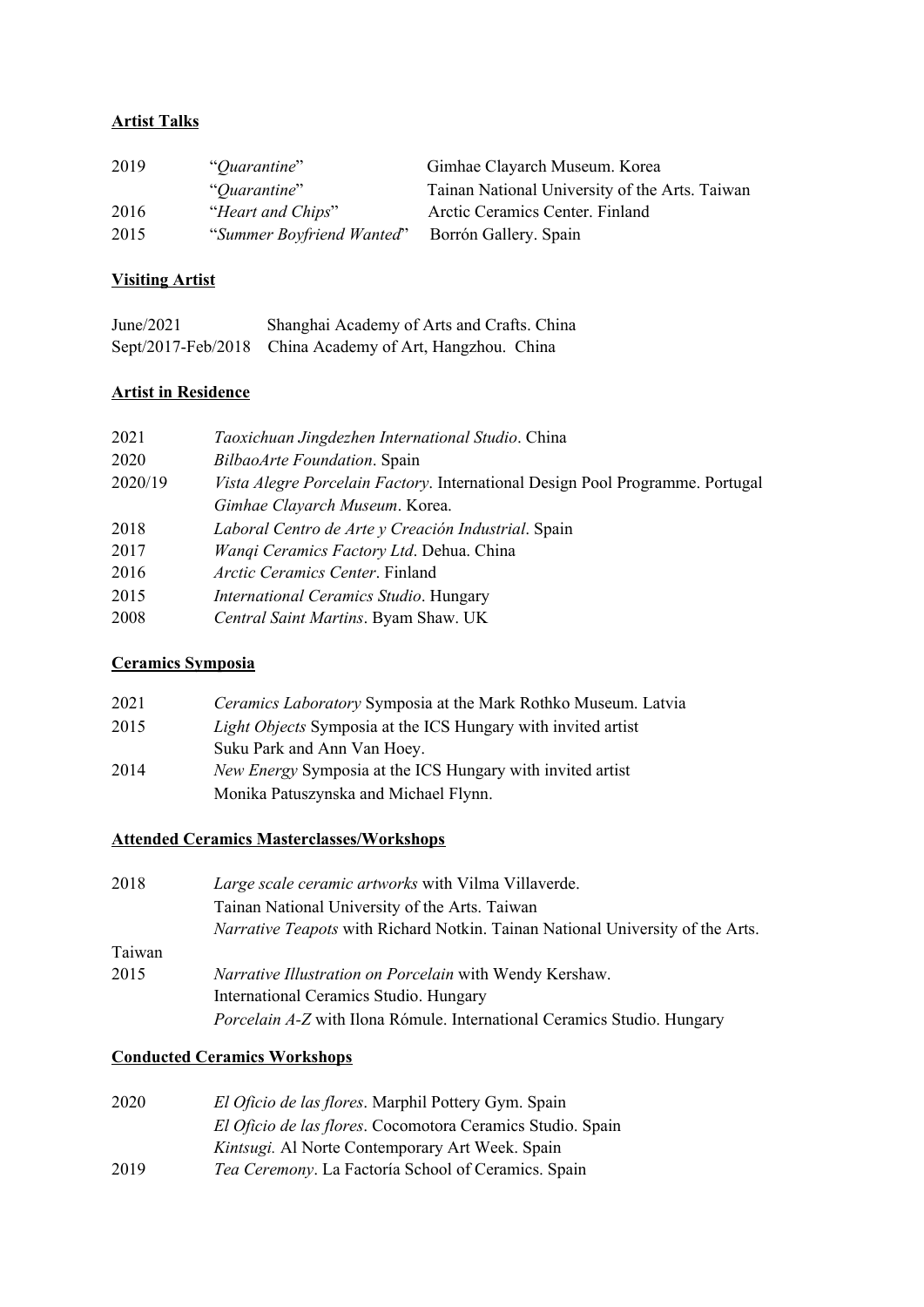### **Reviews/Articles /Interviews**

| 2020 | Noemi Iglesias, the contemporary global creator. Spend In Magazine.     |
|------|-------------------------------------------------------------------------|
|      | Autum Issue. Pages 101-104 Link                                         |
|      | Cerámica Nómada. Oficio y Arte . Issue 151. Cover & Pages: 26-29. Link  |
|      | Emerging Artist: Noemi Iglesias Barrios. Ceramics Monthly.              |
|      | Issue May 2020. Page 52. Link                                           |
|      | Darán que hablar. ABC El Cultural. Issue May 2020. Link                 |
|      | The need of Porcelain in Contemporary Art. Tendencias Marphil. Link     |
|      | El oficio de las flores. La Nueva España. Newspaper.                    |
|      | Issue February 2020. Page 36 Link                                       |
|      | Espacio Cerámico. AD Spain. Issue November 2020. Link                   |
| 2019 | Enamorada del amor. Muelología. Issue November 2019. Link               |
|      | Everlasting. Infocerámica. Link                                         |
|      | Everlasting at the Gimhae Clayarch Museum. Tendencias Marphil Link      |
| 2018 | Porcelain Factories in Dehua, China. Tendencias Marphil. Link           |
| 2016 | Summer Boyfriend Wanted. La voz de Asturias. Issue June 2016. Link      |
|      | Summer Boyfriend Wanted. La ventana del arte. Link                      |
| 2012 | Petres. PAC Plataforma de Arte Contemporáneo. Issue December 2012. Link |
| 2010 | Meriñán. La Nueva España. Newspaper. Issue September 2010. Link         |

### **Online Features**

| Arte Informado.                                  | Link    |
|--------------------------------------------------|---------|
| Bilbao Arte Foundation.                          | Link    |
| Laboral Art and Industrial Creation Center. Link |         |
| MIA Art Collection.                              | Link    |
| Artland.                                         | Link    |
| Eutectic Gallery.                                | $1$ ink |

### **Catalogues**

| 2019 | International Ceramics. CICA Alcora Museum. CS-660-2019              |
|------|----------------------------------------------------------------------|
| 2018 | Asia International. Gimhae Clayarch Museum. ISBN 979-11-90401-13-5   |
|      | International Ceramics. CICA Alcora Museum. CS-500-2018              |
|      | Asturias Emerging Artists. MAPPA. AS-1142-2018                       |
| 2017 | Apuntes para una psiquiatría destructiva.                            |
|      | Sala de Arte Joven Madrid. ISBN 978-84-451-3623-2                    |
|      | San Claudio, in memoriam 2017.                                       |
|      | Archaeological Museum Oviedo. ISBN 978-84-697-9640-5                 |
| 2010 | Meriñán. Pinacoteca Municipal Eduardo úrculo D.L.: As 4360/2010 Link |

# **Gallery Affiliation**

Espacio Líquido. Since 2018. Spain La Gran Gallery. Since 2020. Spain